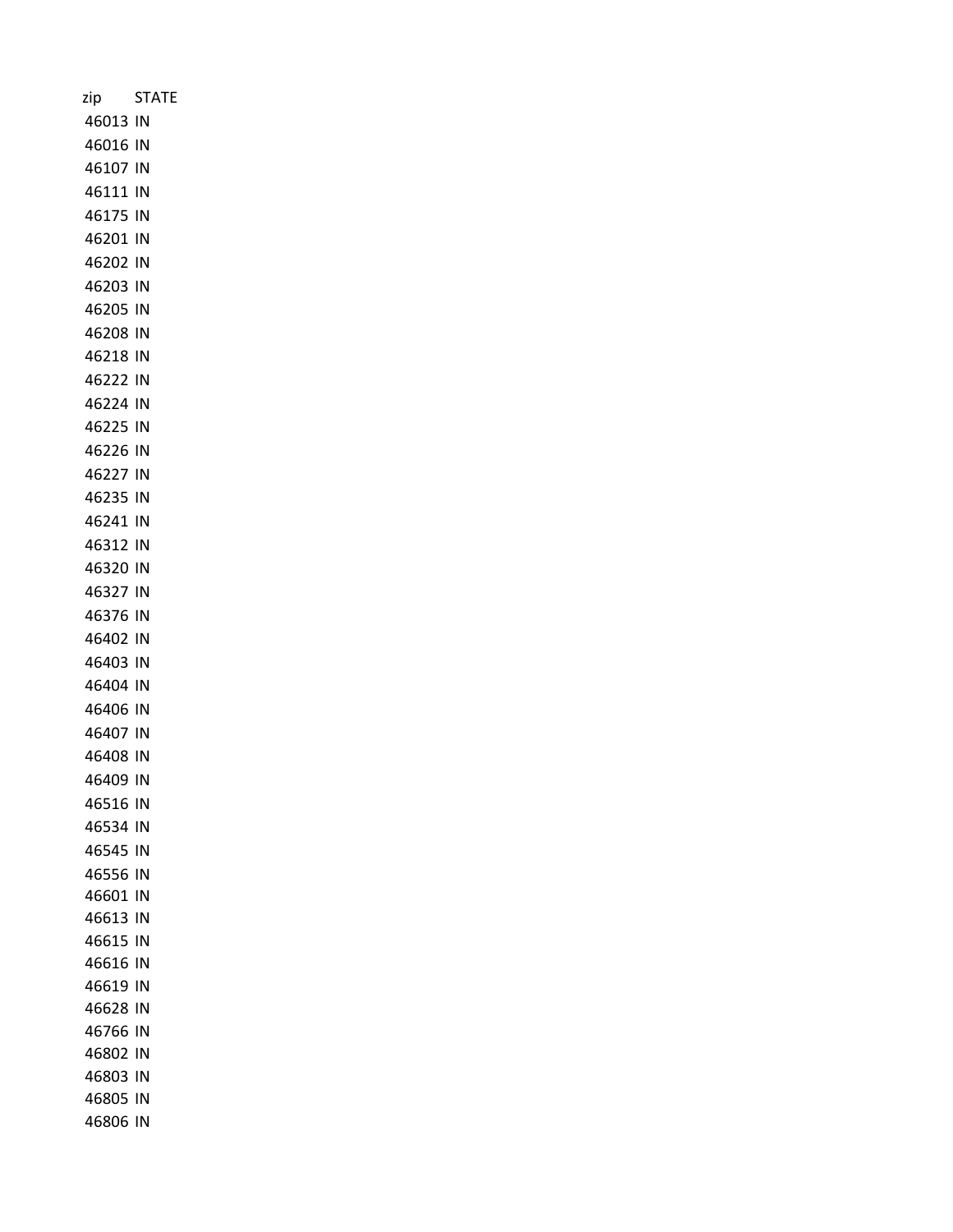| 46808 IN             |  |
|----------------------|--|
| 46809 IN             |  |
| 46816 IN             |  |
| 46901 IN             |  |
| 46943 IN             |  |
| 46947 IN             |  |
| 46953 IN             |  |
| 46957 IN             |  |
| 46968 IN             |  |
| 46970 IN             |  |
| 46985 IN             |  |
| 47003 IN             |  |
| 47102 IN             |  |
| 47108 IN             |  |
| 47115 IN             |  |
| 47118 IN             |  |
| 47123 IN             |  |
| 47140 IN             |  |
| 47147 IN             |  |
| 47175 IN             |  |
| 47260 IN             |  |
| 47302 IN             |  |
| 47303 IN             |  |
| 47305 IN             |  |
| 47331 IN<br>47336 IN |  |
| 47348 IN             |  |
| 47354 IN             |  |
| 47359 IN             |  |
| 47362 IN             |  |
| 47373 IN             |  |
| 47374 IN             |  |
| 47382 IN             |  |
| 47387 IN             |  |
| 47390 IN             |  |
| 47404 IN             |  |
| 47408 IN             |  |
| 47427 IN             |  |
| 47432 IN             |  |
| 47454 IN             |  |
| 47469 IN             |  |
| 47529 IN             |  |
| 47561 IN             |  |
| 47568 IN             |  |
| 47576 IN             |  |
| 47588 IN             |  |
| 47616 IN             |  |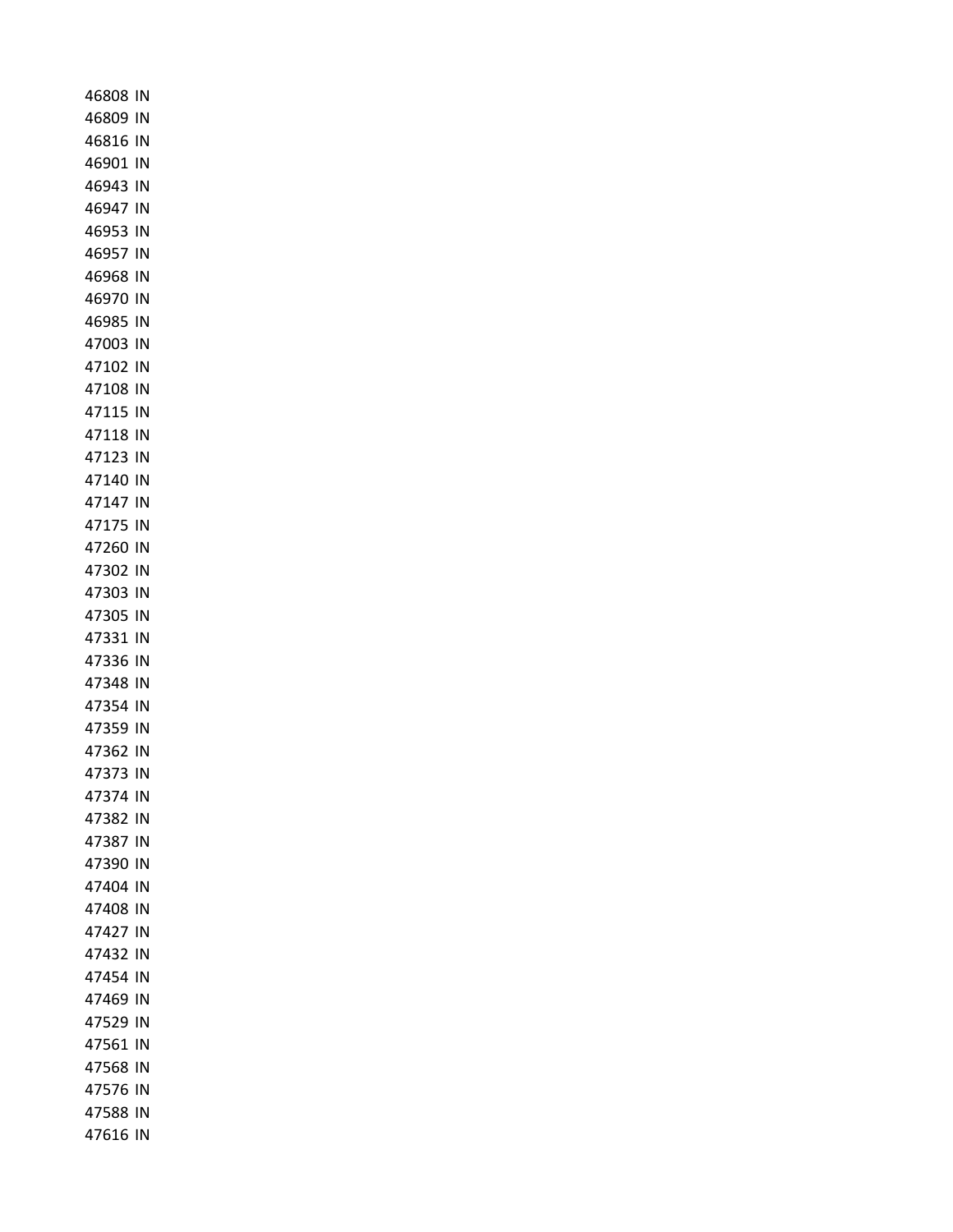| 47649 IN       |    |
|----------------|----|
| 47708 IN       |    |
| 47710 IN       |    |
| 47713 IN       |    |
| 47714 IN       |    |
| 47804 IN       |    |
| 47807 IN       |    |
| 47866 IN       |    |
| 47879 IN       |    |
| 47901 IN       |    |
| 47904 IN       |    |
| 47906 IN       |    |
| 47917 IN       |    |
| 47959 IN       |    |
| 53140 WI       |    |
| 53204 WI       |    |
| 53205 WI       |    |
| 53206          | WI |
| 53208 WI       |    |
| 53209          | WI |
| 53210          | WI |
| 53212 WI       |    |
| 53215          | WI |
| 53216 WI       |    |
| 53218<br>53224 | WI |
| 53233          | WI |
| 53404 WI       | WI |
| 53703 WI       |    |
| 53713 WI       |    |
| 53715          | WI |
| 53726          | WI |
| 53910          | WI |
| 53934          | WI |
| 54102          | WI |
| 54104          | WI |
| 54120          | WI |
| 54125          | WI |
| 54135          | WI |
| 54149          | WI |
| 54150          | WI |
| 54156          | WI |
| 54177          | WI |
| 54302          | WI |
| 54303          | WI |
| 54413          | WI |
| 54416          | WI |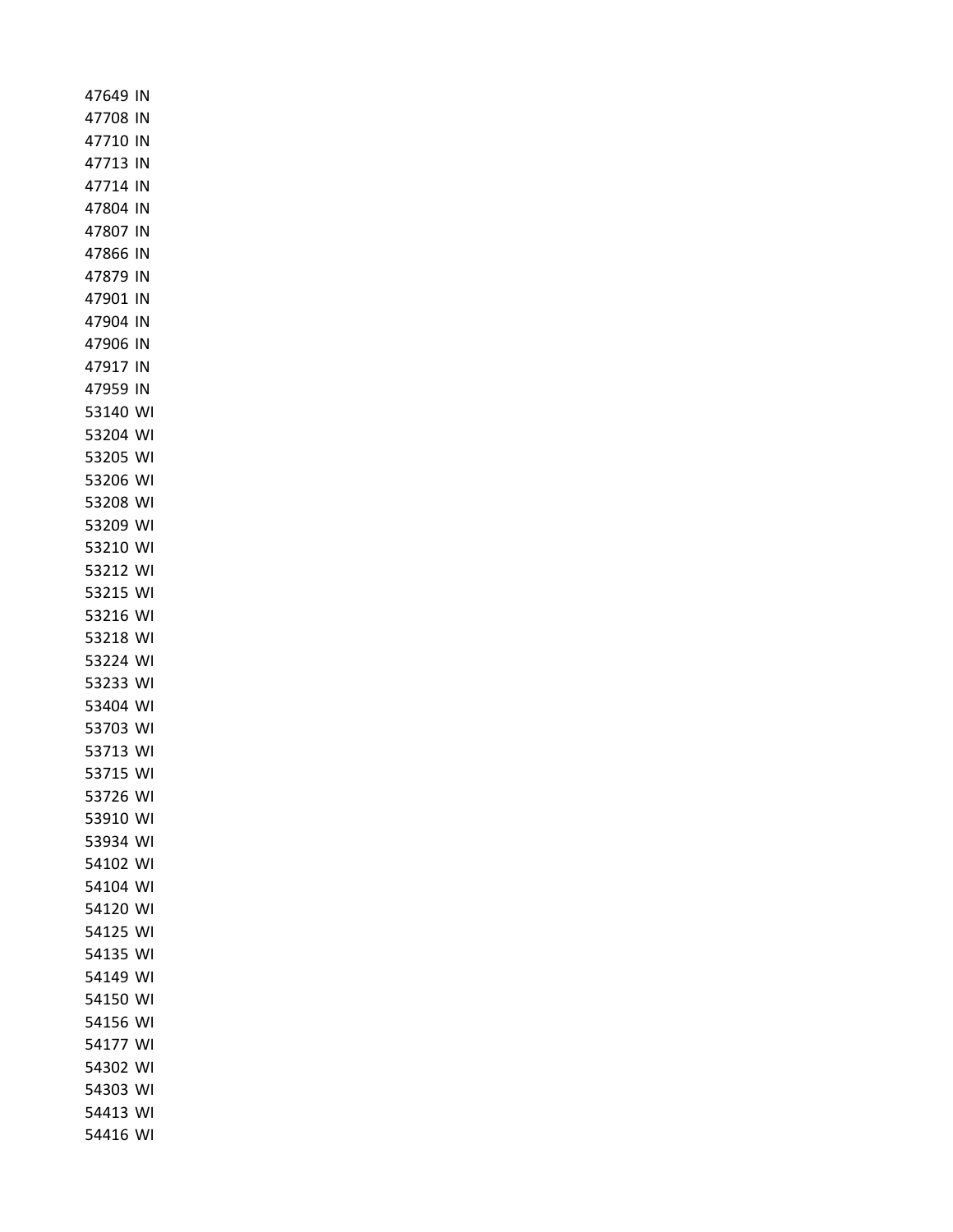| 54430<br>W١<br>54447<br>WI<br>54459<br>WI<br>54460<br>WI<br>54462<br>W١<br>54465<br>W١<br>54485<br>WI<br>54495<br>WI<br>54520<br>WI<br>54525<br>W١<br>54527<br>WI<br>54530<br>WI<br>54536<br>W١<br>54538<br>WI<br>54542<br>W١<br>54546<br>WI<br>54556<br>W١<br>54558<br>WI<br>54563<br>W١<br>54564<br>W١<br>54565<br>WI<br>54568<br>WI<br>54613<br>WI<br>54625<br>W١<br>54637<br>W١<br>54652<br>WI<br>54657<br>WI<br>54741<br>WI<br>54748<br>WI<br>54765<br>WI<br>54819<br>WI<br>54828<br>WI<br>54832<br>WI<br>54835<br>WI<br>54839<br>WI<br>54845<br>WI<br>54846<br>WI<br>54848<br>WI<br>54862<br>WI<br>54865<br>WI<br>54867<br>WI<br>54872<br>WI<br>54875<br>WI<br>54876<br>WI | 54428 | WI |
|----------------------------------------------------------------------------------------------------------------------------------------------------------------------------------------------------------------------------------------------------------------------------------------------------------------------------------------------------------------------------------------------------------------------------------------------------------------------------------------------------------------------------------------------------------------------------------------------------------------------------------------------------------------------------------|-------|----|
|                                                                                                                                                                                                                                                                                                                                                                                                                                                                                                                                                                                                                                                                                  |       |    |
|                                                                                                                                                                                                                                                                                                                                                                                                                                                                                                                                                                                                                                                                                  |       |    |
|                                                                                                                                                                                                                                                                                                                                                                                                                                                                                                                                                                                                                                                                                  |       |    |
|                                                                                                                                                                                                                                                                                                                                                                                                                                                                                                                                                                                                                                                                                  |       |    |
|                                                                                                                                                                                                                                                                                                                                                                                                                                                                                                                                                                                                                                                                                  |       |    |
|                                                                                                                                                                                                                                                                                                                                                                                                                                                                                                                                                                                                                                                                                  |       |    |
|                                                                                                                                                                                                                                                                                                                                                                                                                                                                                                                                                                                                                                                                                  |       |    |
|                                                                                                                                                                                                                                                                                                                                                                                                                                                                                                                                                                                                                                                                                  |       |    |
|                                                                                                                                                                                                                                                                                                                                                                                                                                                                                                                                                                                                                                                                                  |       |    |
|                                                                                                                                                                                                                                                                                                                                                                                                                                                                                                                                                                                                                                                                                  |       |    |
|                                                                                                                                                                                                                                                                                                                                                                                                                                                                                                                                                                                                                                                                                  |       |    |
|                                                                                                                                                                                                                                                                                                                                                                                                                                                                                                                                                                                                                                                                                  |       |    |
|                                                                                                                                                                                                                                                                                                                                                                                                                                                                                                                                                                                                                                                                                  |       |    |
|                                                                                                                                                                                                                                                                                                                                                                                                                                                                                                                                                                                                                                                                                  |       |    |
|                                                                                                                                                                                                                                                                                                                                                                                                                                                                                                                                                                                                                                                                                  |       |    |
|                                                                                                                                                                                                                                                                                                                                                                                                                                                                                                                                                                                                                                                                                  |       |    |
|                                                                                                                                                                                                                                                                                                                                                                                                                                                                                                                                                                                                                                                                                  |       |    |
|                                                                                                                                                                                                                                                                                                                                                                                                                                                                                                                                                                                                                                                                                  |       |    |
|                                                                                                                                                                                                                                                                                                                                                                                                                                                                                                                                                                                                                                                                                  |       |    |
|                                                                                                                                                                                                                                                                                                                                                                                                                                                                                                                                                                                                                                                                                  |       |    |
|                                                                                                                                                                                                                                                                                                                                                                                                                                                                                                                                                                                                                                                                                  |       |    |
|                                                                                                                                                                                                                                                                                                                                                                                                                                                                                                                                                                                                                                                                                  |       |    |
|                                                                                                                                                                                                                                                                                                                                                                                                                                                                                                                                                                                                                                                                                  |       |    |
|                                                                                                                                                                                                                                                                                                                                                                                                                                                                                                                                                                                                                                                                                  |       |    |
|                                                                                                                                                                                                                                                                                                                                                                                                                                                                                                                                                                                                                                                                                  |       |    |
|                                                                                                                                                                                                                                                                                                                                                                                                                                                                                                                                                                                                                                                                                  |       |    |
|                                                                                                                                                                                                                                                                                                                                                                                                                                                                                                                                                                                                                                                                                  |       |    |
|                                                                                                                                                                                                                                                                                                                                                                                                                                                                                                                                                                                                                                                                                  |       |    |
|                                                                                                                                                                                                                                                                                                                                                                                                                                                                                                                                                                                                                                                                                  |       |    |
|                                                                                                                                                                                                                                                                                                                                                                                                                                                                                                                                                                                                                                                                                  |       |    |
|                                                                                                                                                                                                                                                                                                                                                                                                                                                                                                                                                                                                                                                                                  |       |    |
|                                                                                                                                                                                                                                                                                                                                                                                                                                                                                                                                                                                                                                                                                  |       |    |
|                                                                                                                                                                                                                                                                                                                                                                                                                                                                                                                                                                                                                                                                                  |       |    |
|                                                                                                                                                                                                                                                                                                                                                                                                                                                                                                                                                                                                                                                                                  |       |    |
|                                                                                                                                                                                                                                                                                                                                                                                                                                                                                                                                                                                                                                                                                  |       |    |
|                                                                                                                                                                                                                                                                                                                                                                                                                                                                                                                                                                                                                                                                                  |       |    |
|                                                                                                                                                                                                                                                                                                                                                                                                                                                                                                                                                                                                                                                                                  |       |    |
|                                                                                                                                                                                                                                                                                                                                                                                                                                                                                                                                                                                                                                                                                  |       |    |
|                                                                                                                                                                                                                                                                                                                                                                                                                                                                                                                                                                                                                                                                                  |       |    |
|                                                                                                                                                                                                                                                                                                                                                                                                                                                                                                                                                                                                                                                                                  |       |    |
|                                                                                                                                                                                                                                                                                                                                                                                                                                                                                                                                                                                                                                                                                  |       |    |
|                                                                                                                                                                                                                                                                                                                                                                                                                                                                                                                                                                                                                                                                                  |       |    |
|                                                                                                                                                                                                                                                                                                                                                                                                                                                                                                                                                                                                                                                                                  |       |    |
| 54893                                                                                                                                                                                                                                                                                                                                                                                                                                                                                                                                                                                                                                                                            |       |    |
|                                                                                                                                                                                                                                                                                                                                                                                                                                                                                                                                                                                                                                                                                  |       |    |
| WI                                                                                                                                                                                                                                                                                                                                                                                                                                                                                                                                                                                                                                                                               | 54895 | WI |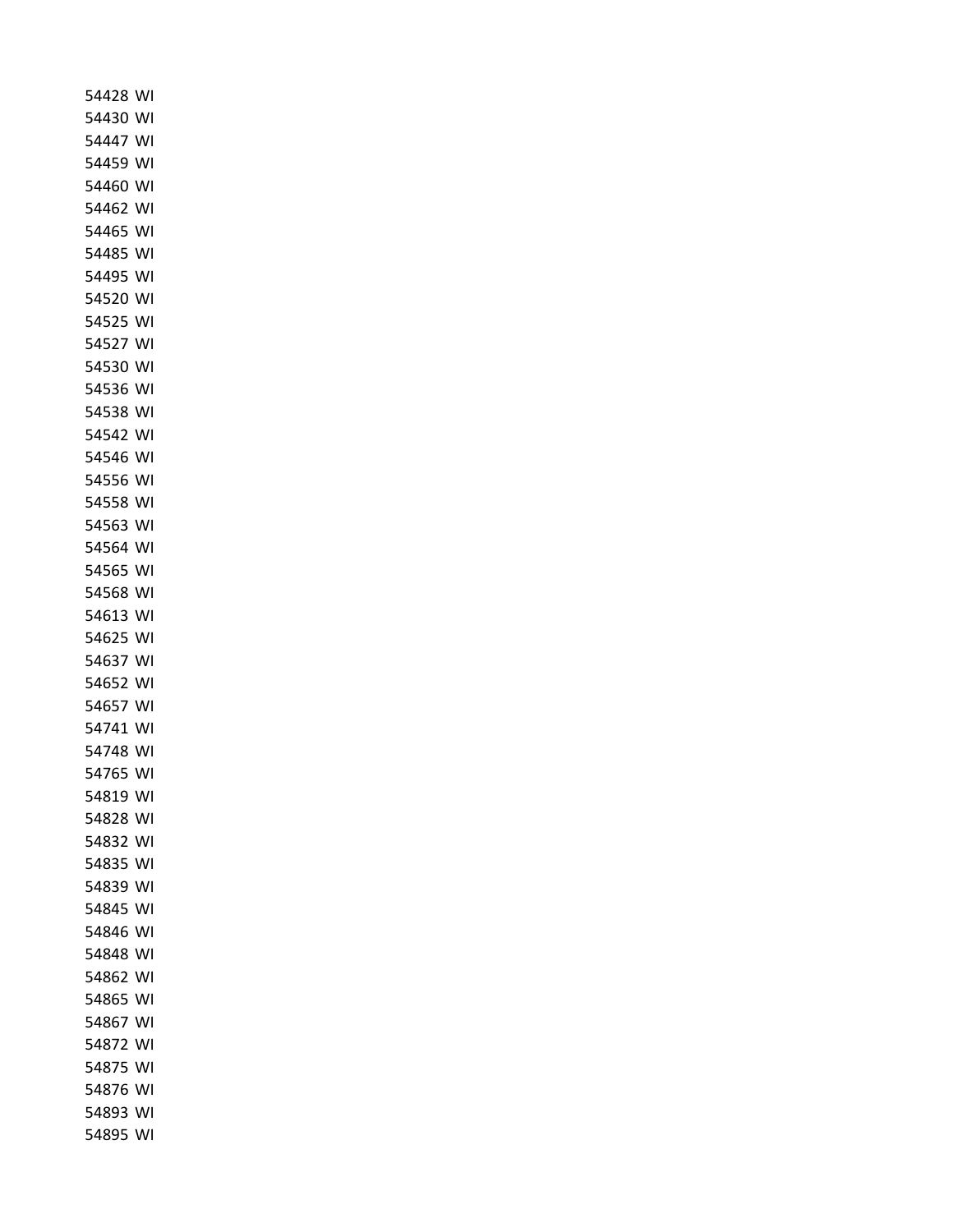| 54896 WI          |     |
|-------------------|-----|
| 54967 WI          |     |
| 60064 IL          |     |
| 60115 IL          |     |
| 60165 IL          |     |
| 60406 IL          |     |
| 60409 IL          |     |
| 60426 IL          |     |
| 60428 IL          |     |
| 60432 IL          |     |
| 60437 IL          |     |
| 60472 IL          |     |
| 60608 IL          |     |
| 60609 IL          |     |
| 60612 IL          |     |
| 60617 IL          |     |
| 60619 IL          |     |
| 60620 IL          |     |
| 60621 IL          |     |
| 60623 IL          |     |
| 60624 IL          |     |
| 60626 IL          |     |
| 60628 IL          |     |
| 60632 IL          |     |
| 60636 IL          |     |
| 60637 IL          |     |
| 60639 IL          |     |
| 60644 IL          |     |
| 60649 IL          |     |
| 60651 IL          |     |
| 60653             | IL  |
| 60827             | IL  |
| 60912 IL          |     |
| 60921             | -IL |
| 60958             | IL  |
| 60966 IL          |     |
| 61101 IL          |     |
| 61102             | IL  |
| 61103 IL          |     |
| 61104<br>61239 IL | IL  |
| 61258 IL          |     |
| 61337 IL          |     |
| 61344 IL          |     |
| 61401             | IL  |
| 61410 IL          |     |
| 61416 IL          |     |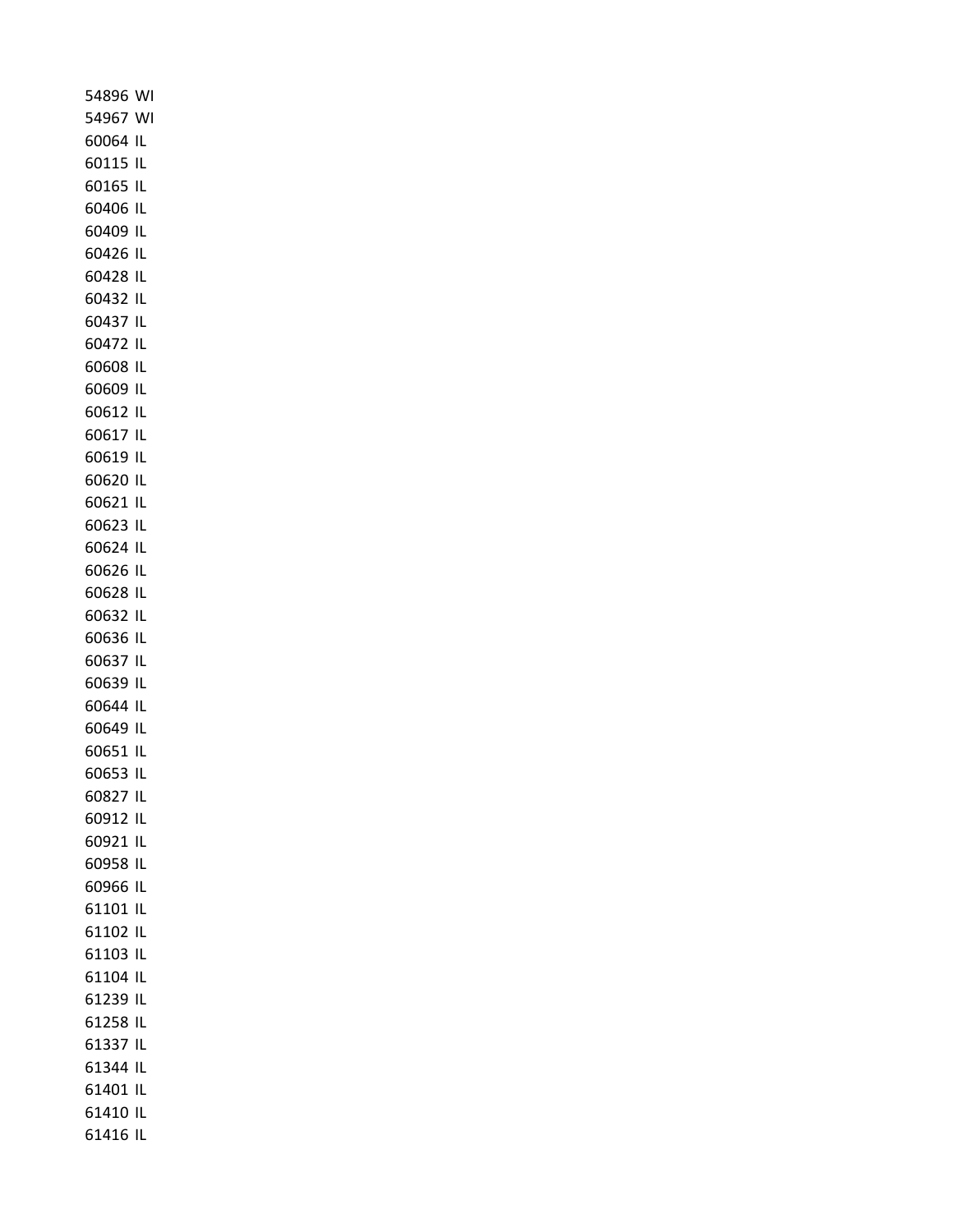| 61422 IL          |    |
|-------------------|----|
| 61431 IL          |    |
| 61442 IL          |    |
| 61443 IL          |    |
| 61449 IL          |    |
| 61450 IL          |    |
| 61455 IL          |    |
| 61462 IL          |    |
| 61469 IL          |    |
| 61477 IL          |    |
| 61532 IL          |    |
| 61543 IL          |    |
| 61552 IL          |    |
| 61602 IL          |    |
| 61603 IL          |    |
| 61605 IL          |    |
| 61606 IL          |    |
| 61801 IL          |    |
| 61820 IL          |    |
| 61832 IL          |    |
| 61866 IL          |    |
| 61920 IL          |    |
| 61933 IL          |    |
| 61940 IL          |    |
| 62009 IL          |    |
| 62030 IL          |    |
| 62050 IL          |    |
| 62053 IL          |    |
| 62059 IL          |    |
| 62060 IL          |    |
| 62082<br>62086 IL | IL |
| 62090 IL          |    |
| 62092 IL          |    |
| 62201             | ΙL |
| 62203 IL          |    |
| 62204 IL          |    |
| 62205             | IL |
| 62206 IL          |    |
| 62207             | IL |
| 62217 IL          |    |
| 62253 IL          |    |
| 62272 IL          |    |
| 62301 IL          |    |
| 62314 IL          |    |
| 62319 IL          |    |
| 62324 IL          |    |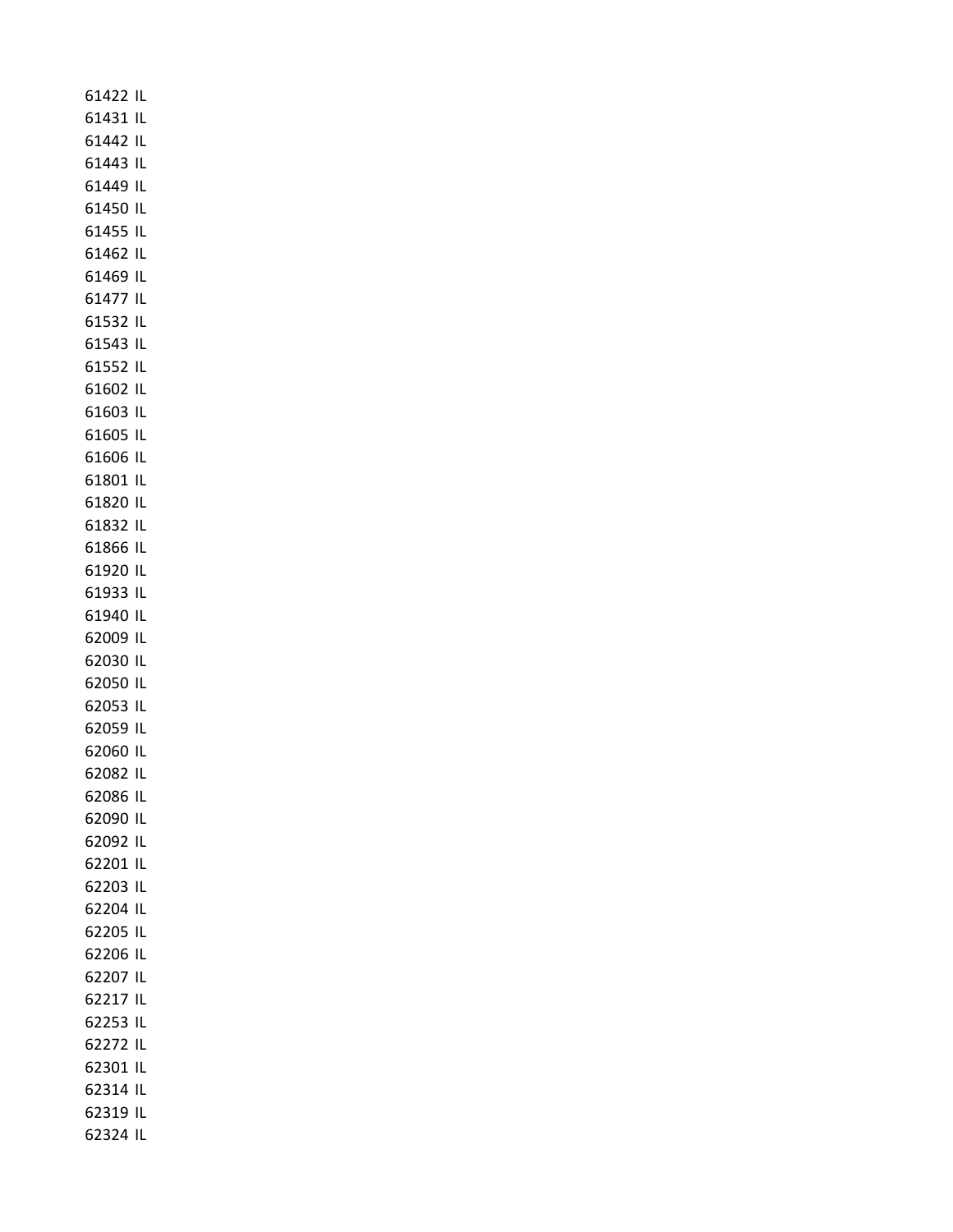| 62340 IL |    |
|----------|----|
| 62346 IL |    |
| 62357 IL |    |
| 62362 IL |    |
| 62370 IL |    |
| 62373 IL |    |
| 62379 IL |    |
| 62414 IL |    |
| 62422 IL |    |
|          |    |
| 62426 IL |    |
| 62431 IL |    |
| 62436 IL |    |
| 62451 IL |    |
| 62458 IL |    |
| 62460 IL |    |
| 62466 IL |    |
| 62510 IL |    |
| 62517 IL |    |
| 62523 IL |    |
| 62526 IL |    |
| 62540 IL |    |
| 62557 IL |    |
| 62644 IL |    |
| 62655 IL |    |
| 62665 IL |    |
| 62701 IL |    |
| 62702 IL |    |
| 62703 IL |    |
| 62801 IL |    |
| 62817 IL |    |
| 62819 IL |    |
| 62822 IL |    |
| 62832    | IL |
| 62835 IL |    |
| 62838 IL |    |
| 62867 IL |    |
|          |    |
| 62871 IL |    |
| 62880 IL |    |
| 62882 IL |    |
| 62884 IL |    |
| 62896 IL |    |
| 62897 IL |    |
| 62901 IL |    |
| 62903 IL |    |
| 62908 IL |    |
| 62910 IL |    |
| 62912 IL |    |